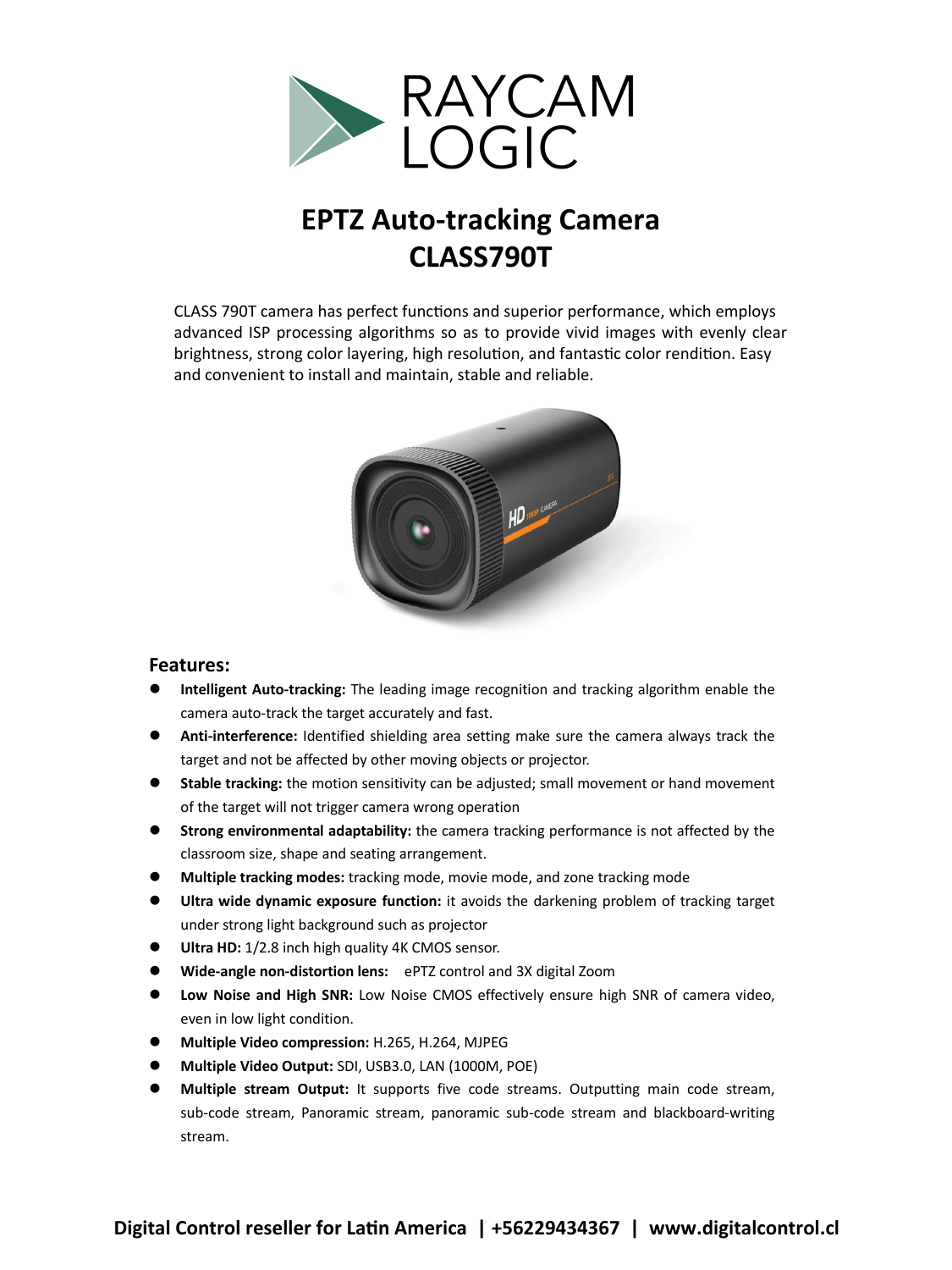

- **Control: Control:** Control: Video transmission by one cable
- **•** Installation: Wall and ceiling installation
- **Control:** RS422 and LAN

## **Technical Specifications:**

| <b>Model Number</b>         | CLASS790T                                                                                                                                                                                                                                                                                          |  |
|-----------------------------|----------------------------------------------------------------------------------------------------------------------------------------------------------------------------------------------------------------------------------------------------------------------------------------------------|--|
| <b>Camera Parameter</b>     |                                                                                                                                                                                                                                                                                                    |  |
| <b>Image Sensor</b>         | 1/2.8 Inch High Quality 4K CMOS Sensor                                                                                                                                                                                                                                                             |  |
| <b>Effective Pixels</b>     | 8.28MP. 16:9                                                                                                                                                                                                                                                                                       |  |
| Video Format                | SDI:1080P@30fps/25fps; 720P@60fps/50fps/30fps/25fps;<br>USB3.0:1920X1080P30 fps /25 fps: 1280X720P60 fps /50 fps /30 fps /25 fps ; 960X540P30 fps;<br>640X360P30 fps; 640X480P30 fps; 352X288P30 fps; 960X540P30 fps; 800X600P30 fps;<br>800*600P30 fps; USB3.0 is downward compatible with USB2.0 |  |
| <b>View Angle</b>           | 57.2° (D) $/47$ ° (H) $/36$ ° (V)                                                                                                                                                                                                                                                                  |  |
| <b>Focus</b>                | $f=7.23$ mm                                                                                                                                                                                                                                                                                        |  |
| Aperture                    | $F2.4 + 5%$                                                                                                                                                                                                                                                                                        |  |
| Digital Zoom                | 3X                                                                                                                                                                                                                                                                                                 |  |
| <b>Minimum Illumination</b> | 0.5 Lux (F1.8, AGC ON)                                                                                                                                                                                                                                                                             |  |
| <b>DNR</b>                  | 2D & 3D DNR                                                                                                                                                                                                                                                                                        |  |
| <b>White Balance</b>        | Auto / Manual/ One Push//3000K/3500K/4000K/4500K/5000K/5500K/6000K/6500K/7000K                                                                                                                                                                                                                     |  |
| <b>Focus</b>                | Auto / Manual/ One Key Focus (MG200C-AM)                                                                                                                                                                                                                                                           |  |
| <b>Exposure</b>             | Auto / Manual                                                                                                                                                                                                                                                                                      |  |
| <b>Backlight contrast</b>   | On/off                                                                                                                                                                                                                                                                                             |  |
| <b>SNR</b>                  | >55dB                                                                                                                                                                                                                                                                                              |  |

| <b>Interfaces</b>                    |                                                                               |  |
|--------------------------------------|-------------------------------------------------------------------------------|--|
| <b>Video Output</b>                  | SDI, USB 3.0, LAN (10M/100M/1000M Adaptive Ethernet port, POE)                |  |
| <b>Video Compression</b><br>format   | MJPG / H.264 / H.265                                                          |  |
| Audio In                             | Double channel 3.5mm linear input                                             |  |
| <b>Audio Compression</b>             | AAC, MP3, G.711A                                                              |  |
| <b>Internet Protocol</b>             | RTSP. RTMP. ONVIF. GB/T28181                                                  |  |
| <b>USB communication</b><br>protocol | RS422, RS485, LAN                                                             |  |
| Communication<br>Protocol            | VISCA, Pelco-D, Pelco-P, Baud rate 115200/38400/9600/4800/2400, VISCA over IP |  |

| <b>Other Parameters</b>    |                                                |  |
|----------------------------|------------------------------------------------|--|
| <b>Input Voltage</b>       | Power adapter: 12V<br>  POE: 48V               |  |
| <b>Input Current</b>       | POE: 0.104A (max)<br>Power supply: 0.42A (max) |  |
| Power consumption          | 5W(Max.)                                       |  |
| <b>Store Temperature</b>   | $-10^{\circ}$ C ~ +60 $^{\circ}$ C             |  |
| <b>Store Humidity</b>      | $20\% - 90\%$                                  |  |
| <b>Working Temperature</b> | -10 $\textdegree$ $\sim$ +50 $\textdegree$ C   |  |
| <b>Working Humidity</b>    | $20\% - 80\%$                                  |  |
| Dimension (WXHXD)          | 148.8mm×76mm×76mm                              |  |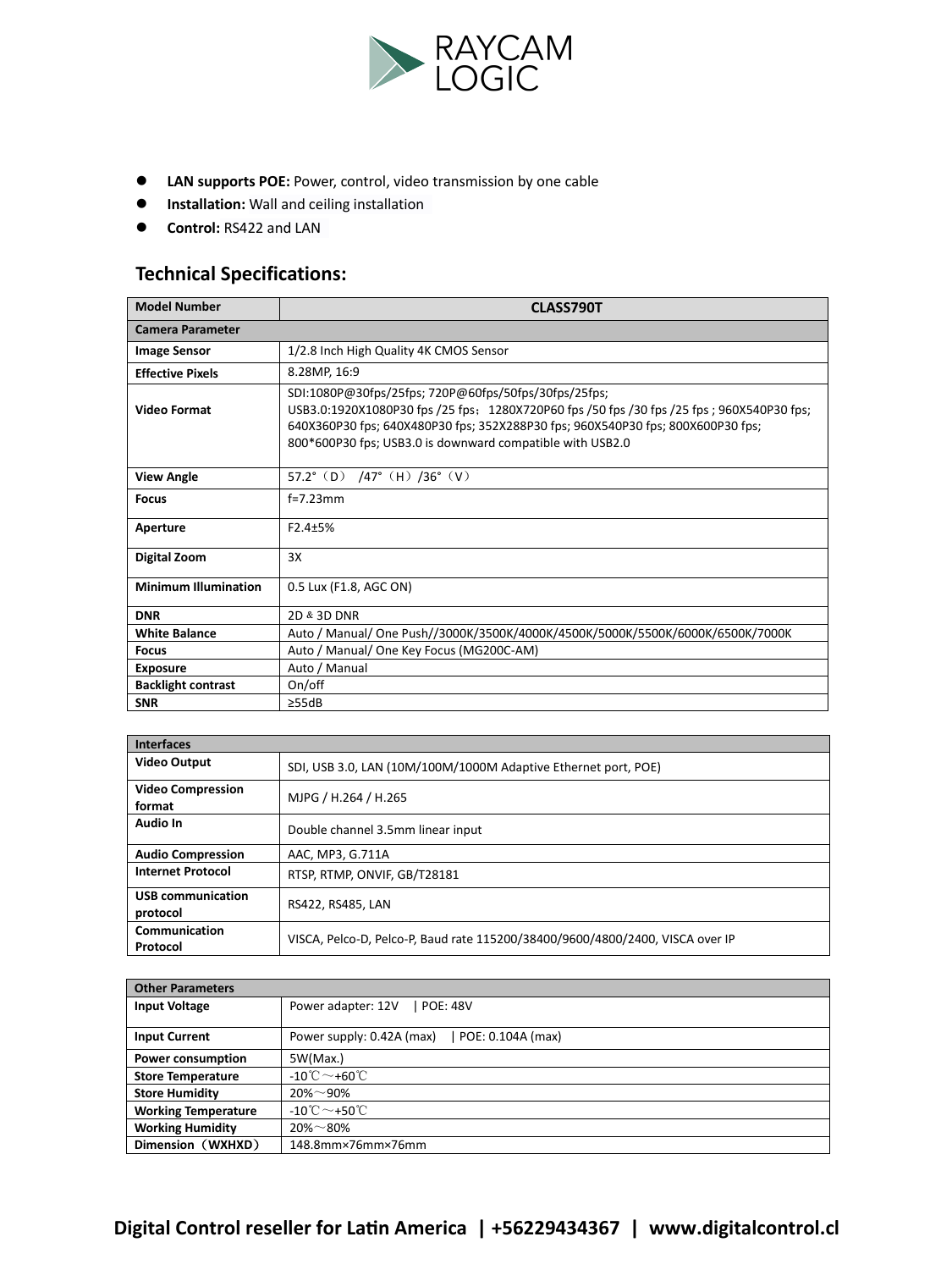

| Weight      | Around 0.53kg             |
|-------------|---------------------------|
| Application | Indoor                    |
| Accessory   | User Manual, USB3.0 Cable |